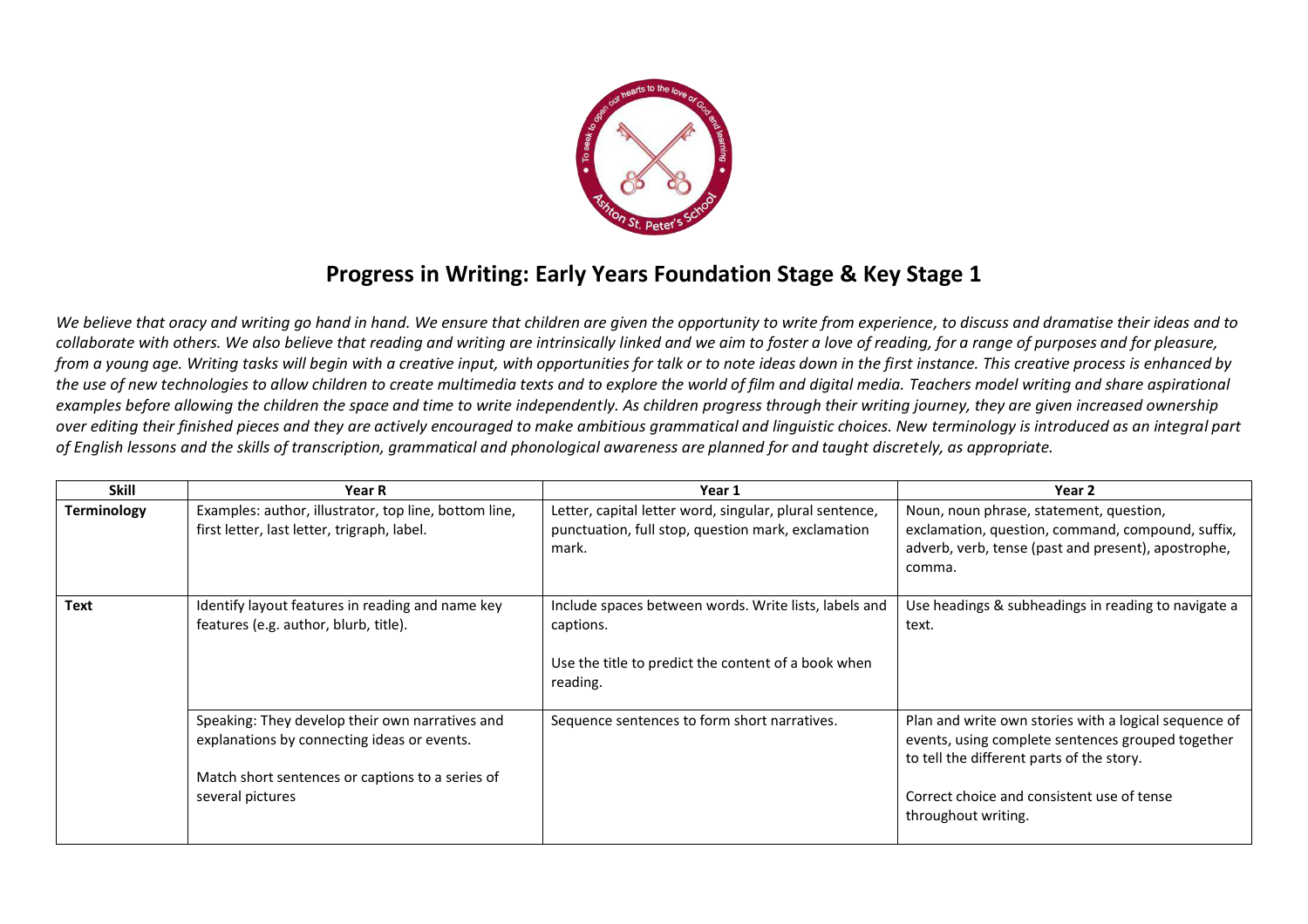| Sentence | Reading: Children read and understand simple<br>sentences.<br>Writing: They write simple sentences which can be<br>read by themselves and others.                                                                                                 | Understand how words combine to make sentences.<br>Read age-appropriate books fluently, e.g. using<br>punctuation to convey meaning (for example reorder<br>a cut-up sentence based on the book).<br>Understand and orally use a variety of grammatical<br>structures.                                                                                                            | Understand how the grammatical patterns in a<br>sentence indicate its function as a statement,<br>question, exclamation or command and use each<br>sentence type.<br>Use expanded noun phrases for description and<br>specification (e.g. The blue butterfly, plain flour, the<br>man in the moon).<br>Add more information to a sentence through using<br>adverbs ending in -ly, e.g. She walked quickly. |
|----------|---------------------------------------------------------------------------------------------------------------------------------------------------------------------------------------------------------------------------------------------------|-----------------------------------------------------------------------------------------------------------------------------------------------------------------------------------------------------------------------------------------------------------------------------------------------------------------------------------------------------------------------------------|------------------------------------------------------------------------------------------------------------------------------------------------------------------------------------------------------------------------------------------------------------------------------------------------------------------------------------------------------------------------------------------------------------|
|          | Speaking: Children develop their own narratives and<br>explanations by connecting ideas or events.<br>Beginning to use more complex sentences to link<br>thoughts, e.g. using 'and', 'because'.                                                   | Join words and join clauses using 'and'. Use 'because'<br>orally to develop reasoning and justify, e.g. in<br>reading and science; spell as a Common Exception<br>Word.<br>Use orally, read and spell the words (as part of<br>phonics programme): when, if, that, but, or                                                                                                        | Use subordination (using conjunctions such as when,<br>if, that, because) and coordination (using and, but,<br>or).                                                                                                                                                                                                                                                                                        |
|          | Speaking: They develop their own narratives and<br>explanations by connecting ideas or events.<br>Speaking: They use past, present and future forms<br>accurately when talking about events that have<br>happened or are to happen in the future. | Begin to use a few time words to aid sequencing e.g.<br>first, next, one day (to be formally introduced as<br>adverbs to indicate time in year 3).<br>Spell the words (as part of phonics programme): first,<br>next, then, one day.<br>Use present tense e.g. She helps the boy.                                                                                                 | Use a range of time words to aid sequencing e.g.<br>first, next, then, finally (to be formally introduced as<br>adverbs to indicate time in year 3)<br>Use present progressive: She is helping the boy. Use<br>past progressive: She was helping the boy.                                                                                                                                                  |
|          | Read words with simple suffixes, for example -ed, -<br>ing and -s, both in phonics and text reading.<br>Spell simple words with the suffixes -ing and -s.                                                                                         | Use past tense e.g. She helped the boy.<br>Add the endings -ing, -ed and - er to verbs where no<br>change is needed to the root word (also see 'Verbs'<br>section below).<br>Read words containing taught GPCs and -s, -es, -ing,<br>-ed, - er and -est endings (Y1 stat req) by being<br>helped to build on the root words that they can read<br>already (Y1 non-stat guidance). |                                                                                                                                                                                                                                                                                                                                                                                                            |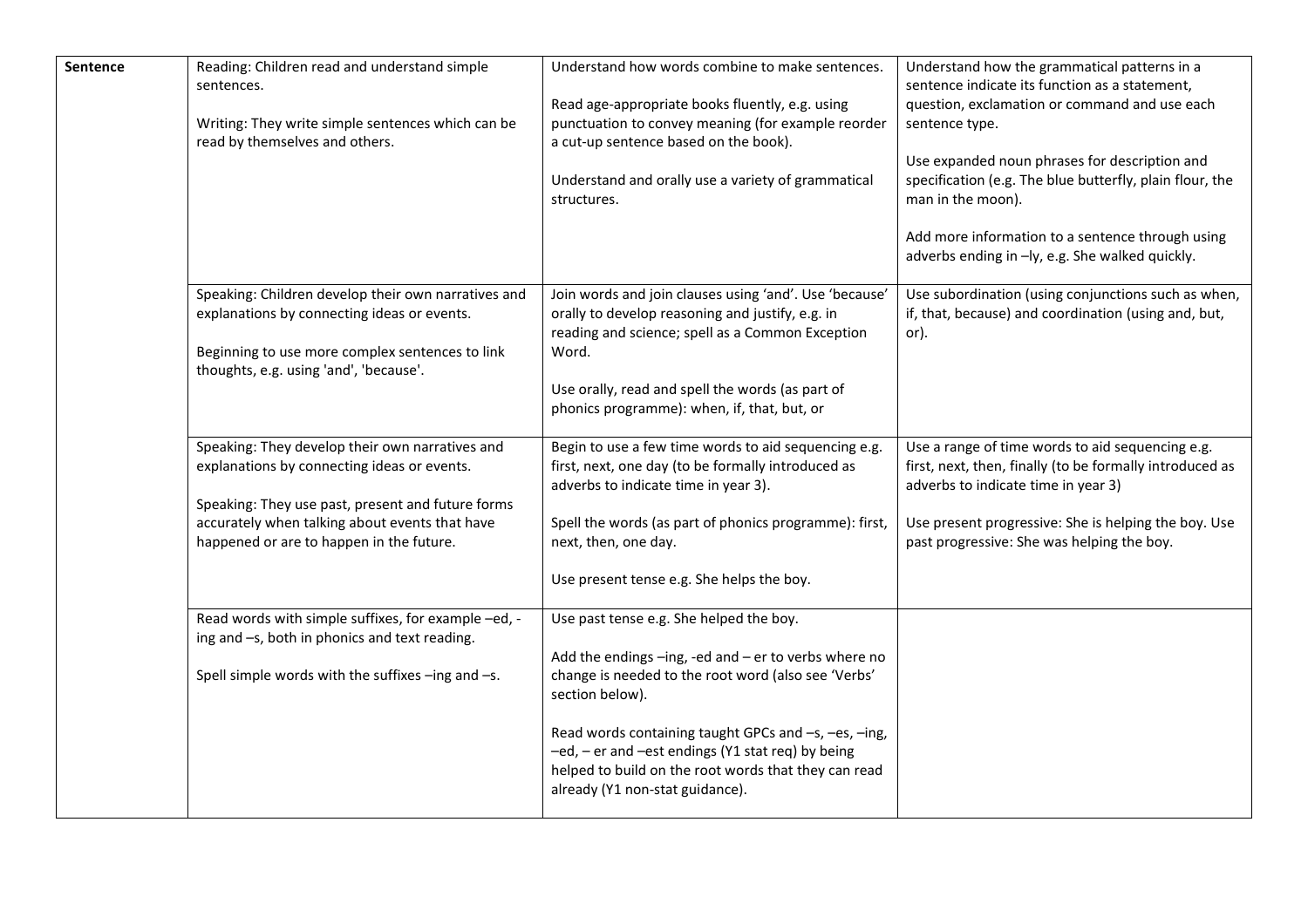| <b>Punctuation</b>                                                  | Read and understand some contracted words (e.g.<br>I'm) and singular possession (e.g. Jip's cat) in context.<br>Show awareness of punctuation in reading and begin<br>to use full stops in writing. | Read words with contractions (for example, I'm, I'll,<br>we'll), and understand that the apostrophe<br>represents the omitted letter(s).<br>Spell some contracted words, as part of Common<br>Exception Words.<br>Begin to use capital letters, full stops, question marks<br>and exclamation marks to demarcate sentences.                                                 | Use apostrophes to mark where letters are missing in<br>spelling.<br>Use apostrophes to mark singular possession in<br>nouns (for example, the girl's name).<br>Use capital letters, full stops, question marks and<br>exclamation marks to demarcate sentences.                                                        |
|---------------------------------------------------------------------|-----------------------------------------------------------------------------------------------------------------------------------------------------------------------------------------------------|-----------------------------------------------------------------------------------------------------------------------------------------------------------------------------------------------------------------------------------------------------------------------------------------------------------------------------------------------------------------------------|-------------------------------------------------------------------------------------------------------------------------------------------------------------------------------------------------------------------------------------------------------------------------------------------------------------------------|
|                                                                     | Identify capital letters and full stops.                                                                                                                                                            | Use capital letters for names & the personal pronoun<br>I.<br>Compose sentence orally before writing it.                                                                                                                                                                                                                                                                    | Learn how to use both familiar and new punctuation<br>accurately.                                                                                                                                                                                                                                                       |
|                                                                     | Understand the concept of a word.<br>Read word by word (one to one correspondence).                                                                                                                 | Separate words with spaces.<br>Know to use capital letters for proper nouns e.g. days<br>of the week, places and people's names.                                                                                                                                                                                                                                            | Use commas to separate items in a list.<br>Accurately use capital letters for proper nouns e.g.<br>days of the week, places and people's names.                                                                                                                                                                         |
| <b>Understanding</b><br>how grammar<br>influences word<br>formation | Form words that are plural nouns by adding '-s'.                                                                                                                                                    | Spell regular plural noun suffixes (e.g. dog>dogs,<br>wish>wishes).<br>Write proper nouns with capitals (e.g. days of week,<br>names).<br>Read words containing -s, -es, endings (including<br>change to root).                                                                                                                                                             | Form nouns using suffixes such as -ment, -tion, -<br>ness, -er (e.g. enjoyment, action, fitness, baker).<br>Form nouns by compounding (for example,<br>whiteboard, superman).                                                                                                                                           |
|                                                                     | Form words that are adjectives by adding '-er'<br>(longer, thicker), or verbs by adding '- ing' (quacking,<br>going).                                                                               | Spell suffixes that can be added to verbs where no<br>change is needed in the spelling (e.g. helping, helped,<br>helper).<br>Understand how the prefix un- changes the meaning<br>of verbs and adjectives (negation, for example,<br>unkind, or undoing: untie the boat).<br>Read words containing -s, -es, -ing, -ed, -er and -<br>est endings (including change to root). | Spell adjectives using suffixes such as -ful, -less. Use<br>the suffixes $-$ er, $-$ est in adjectives.<br>Use - ly in Standard English to turn adjectives into<br>adverbs.<br>Use knowledge of adjectives when making correct<br>choice of spelling, e.g. adjectives which end in /l/<br>sound are mostly spelt '-al'. |
|                                                                     | Writing: They write simple sentences which can be<br>read by themselves and others.                                                                                                                 | Read back words they have spelt.                                                                                                                                                                                                                                                                                                                                            | Use some features of written Standard English.                                                                                                                                                                                                                                                                          |